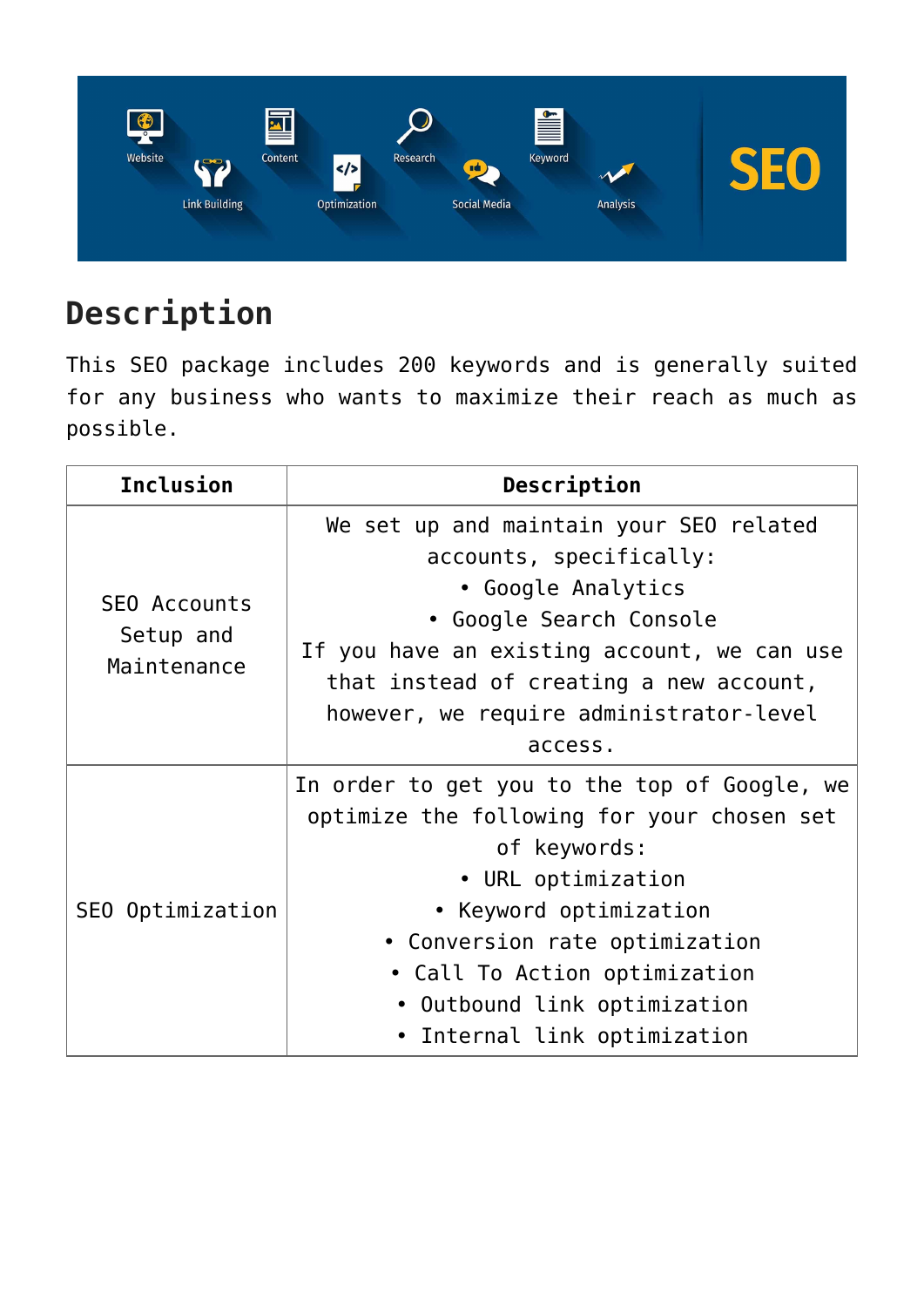| <b>Inclusion</b>              | Description                                                                                                                                                                                                                                                                                                                                                                                                             |
|-------------------------------|-------------------------------------------------------------------------------------------------------------------------------------------------------------------------------------------------------------------------------------------------------------------------------------------------------------------------------------------------------------------------------------------------------------------------|
| SEO Strategy                  | In order to get your rankings, we build a<br>custom strategy for your business, industry<br>and customers. This includes:<br>• Conducting a comprehensive SEO Audit at<br>the start of your campaign<br>• 30-minute scope / Brainstorm session with<br>your campaign manager<br>Keyword research, strategy and selection<br>for your campaign                                                                           |
| SEO Content                   | For your SEO strategy, we will create<br>content tailored to your business, audience,<br>industry and keywords. With this, we will:<br>• Create blog articles for your website<br>• Conduct On-Page optimization, optimizing<br>the existing content on your website<br>• Create and submit to external blog sites.<br>Please note this may incur extra costs.<br>• Create backlinks for local and niche<br>directories |
| Technical SEO<br>Optimization | We conduct technical optimization on your<br>website to ensure it is SEO and Google<br>friendly. This includes:<br>• Sitemap creation<br>• Meta-tag optimization<br>• Latent Semantic Indexing<br>• Site Architecture opination                                                                                                                                                                                         |